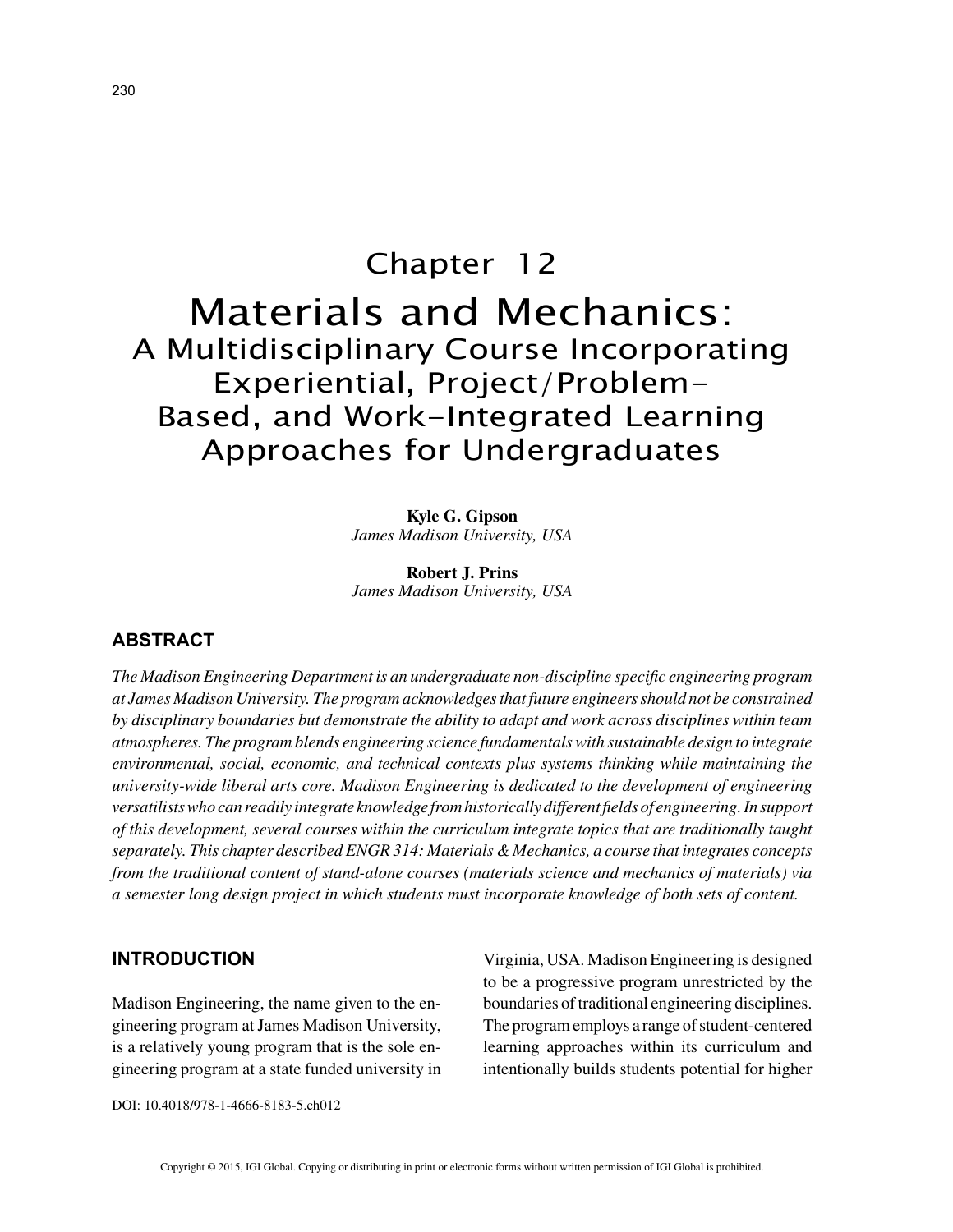order thinking. A synopsis of the engineering program and university are offered in order to provide context for the course and project. This chapter describes the application of multiple pedagogies that are used to engage students in creating their processes and procedures for discovering viable solutions. Pedagogies incorporated into the Materials & Mechanics course include experiential learning, project/problem-based learning, and work integrated learning in addition to more traditional approaches. The chapter outlines individual and team assignments performed by students that underscore the relationships between material structure, properties, processing and performance. The chapter also examines the semester long, team-based, experiential, open-ended, and non-directed (problem based learning) course project that acts as the comprehensive integrator between the mechanics and materials portions of the class. Additionally, the chapter reviews the industry-professional society collaboration that facilitated the industrial partnership, which enabled the work integrated learning component.

The significance of this chapter lies in the thorough description of a course that integrates concepts traditionally found in separate courses and frequently taught by separate departments. The primary integrative component is a semester long project that is portrayed in detail. One issue that is prevalent with integrated courses is that portions of traditional content must be trimmed in order to integrate complementary content. This chapter provides enough particulars of the course to inform the reader of what topics are covered and to what extent.

## **BACKGROUND**

James Madison University is a public regional university located in Harrisonburg, Virginia (USA), within the Shenandoah Valley. James Madison University has a total enrollment of approximately 20,000 students across all of its seven colleges with approximately 1,700 of those students enrolled in a graduate program. The College of Integrated Science and Engineering (CISE) was established in 2012 when the departments of Integrated Science and Technology and Computer Science merged with the School of Engineering. After the creation of CISE, the School of Engineering now exists as the Department of Engineering (Madison Engineering).

Madison Engineering was founded in 2005 with the first cohort of students starting in fall of 2008. The program was designed based on the following description of the Engineer of 2020 by the National Academy of Engineering: one who possesses strong analytical skills, strong communication skills, and a strong sense of professionalism, creativity, and versatility (National Academy of Engineering, 2004; 2005). Since the founding of the program, Madison Engineering has graduated three classes of students. The alumni from this program have the opportunity to become "engineering versatilists" through the learning approaches that are utilized throughout the department and within individual courses. The term *Engineering versatilist* is a phrase invented by Garner, Inc. and popularized by Friedman that described an individual who can "apply depth of skill to a progressively widening scope of situations and experiences, gaining new competences, building relationships, and assuming new roles" (Friedman, 2005, p. 291).

## **Curriculum**

The Madison Engineering program is ABET accredited (10/01/2011 – present) under the Engineering Accreditation Commission (EAC). The program is not discipline specific and has a current enrollment of approximately 450 students as of August 2014. The Madison Engineering program was established to train the engineering versatilist. With this backdrop, the program affords students with opportunities outside of the traditional academic environment that include